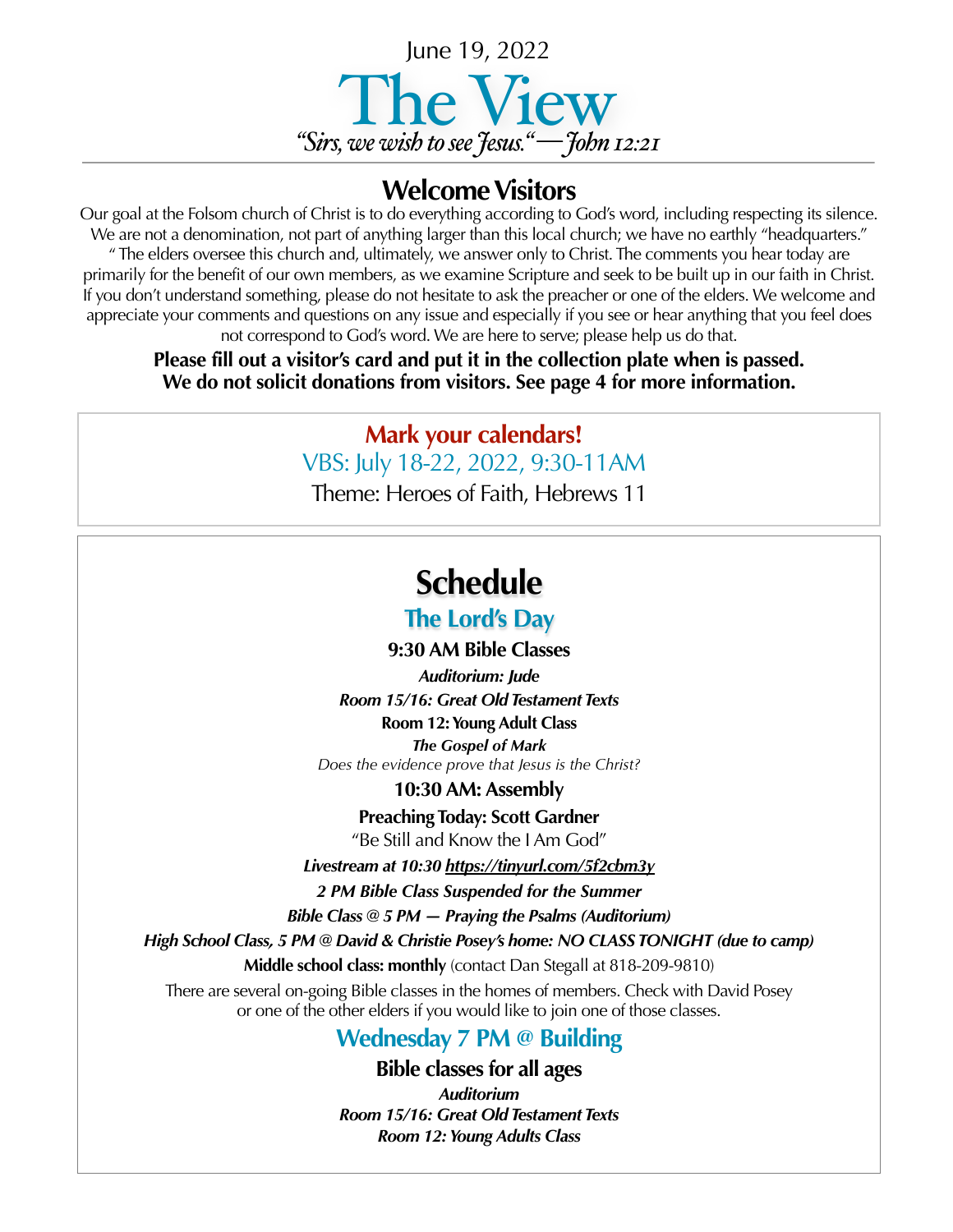## Wise is as Wise Does – from the Inside Out

ED SANDERSON, SR.

"The slogans we memorize and the books we read are idle amusement unless we follow their ideas. We live out

the consequences of ideas and

teachings, for better or worse."

**Nobody likes to play the fool. It's a human thing. Male or female, young or old, educated or not, rich or poor, everybody cares about being wise. And almost everybody thinks that he/she is** thing. Male or female, young or old, educated or not, rich or poor, everybody cares about wise! Blogs and advice columns surround us like leaves in the autumn, and the "water cooler" and "sewing circle" buzz with everyone's views. It is therefore humbling when others ask us advice. It reminds me of the old saying attributed to the Chinese teacher from the 6th Century B.C., Lao Tse, in his *Tao Te Ching*, "Those who say don't know, and those who know don't say."

And wisdom is a "high-risk, high-reward" business. It is not merely decoration of quotations for style. God warns us in Proverbs 14:12 that "There is a way *which seems* right to a person, But its end is the way of death." Some paths look promising and end up going nowhere – or

worse. The slogans we memorize and the books we read are idle amusement unless we follow their ideas. We live out the consequences of ideas and teachings, for better or worse.

The Bible teaches us ways that work in the real world, even imperfectly in our sin-broken world. I should also say that my experience and secular studies have shown me that God's ways work – at least when I work them. Constructive activity makes creation better and destructive activity fosters worse outcomes. Loving service in marriage and the home cultivate positive outcomes, and a failure is dysfunctional. Loving service in the workplace and in government nurtures better results, while predatory attitudes and actions destroy. And I learned when I studied and taught comparative religion at C.S.U. Northridge years ago that Hinduism, Buddhism, Judaism, Islam, and other widespread religions agree. It is a human reality, not merely linked to any one religious tradition. See for yourself.

But this is what God's *Torah*/Law – *Genesis* through *Deuteronomy* – teaches and what God's Law-authorized Prophetic History – *Joshua* through *II Chronicles* – illustrates, as well as what His authorized poetry – *Job* through *Song of Solomon*, teaches and illustrates. It is what God's authorized written Prophets apply from *Isaiah* through *Malachi*. And it is what Jesus lived and taught during His earthly life as well as through His authorized apostles and prophets in the *New Testament*.

Yet all religions also teach – as I have learned! – many types of human wisdom look wise for a while. Get-rich-quick schemes can permit us to prey upon others and "enjoy" the taste of temporary wins that turn sour in their after-taste or in my stomach. And almost every religious tradition shares similar warnings. Wise use of time, foods, drink, relationships look very similar in all the major religious traditions, though details may vary. The question of wise living, however, forces us beyond the "outside-in," "checkthe-boxes" approaches where we start as children.

> Wise living starts in the heart and moves to the hands, mouth/lips, and feet/ paths – even as our hearts are formed by our practices, our language and our movements through life. And all human religions recognize this. *The Book of James* teaches about ways that work by applying Jesus' teachings

that grow out of His fulfillment of the Old Testament. For example, He notes that even our use of words can be wonderful or terrible, and that this grows from the fountain and tree of our heart. In James 3, we read that we cannot "tame" the tongue, but we can bridle it. When we don't it can "burn down the house," but when we do, it can bless everyone. And human experiences confirms that truth.

The heart of this is James 3:13-18, where we learn that true wisdom is shown by actions that are "gently wise," and that they grow from "above." God's character and our imitation of that character begins with Jesus' purity that is peace-loving, gentle or bridled, reasonable (open to true arguments), filled with mercy and good consequences, sincerely producing right peacefully.

Both of these are visible in my neighborhood today. Both are promoted today. Both are tempting to me here and now. But only one is truly eternally wise. And my life is showing my heart's wisdom today. My actions are showing and building my heart's wisdom today.

What a choice! Grace and glory on my block, in my shoes, in my relationships, are available. And in every culture, every country, every language. Wow. Thanks, God!